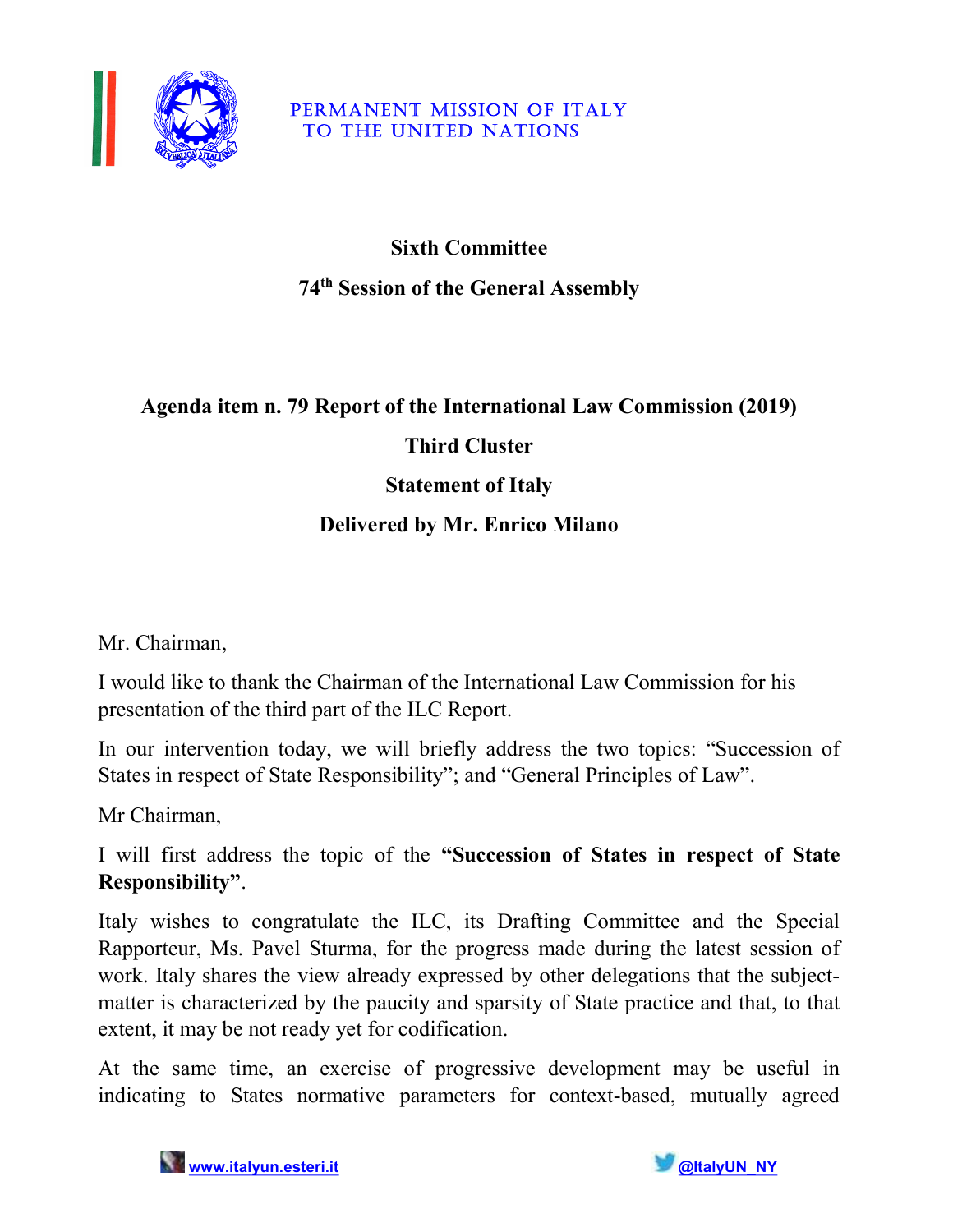solutions, which are the only realistic solutions to matters of State succession, including in respect of State responsibility. Italy is of the view that in this exercise, as in all exercises undertaken by the ILC, the distinction between those provisions representing existing general international law and those provisions, which seek to progressively develop international law, should be clearly signaled. Italy shares the approach adopted by the Special Rapporteur and by the ILC to consider State practice in different categories of State succession, in order to identify emerging rules regulating State succession in matters of State responsibility, and to fully take into account the views expressed by States within the Sixth Committee.

Italy would also like to manifest its support for the avoidance of any general, sweeping rule or principle, whether in the sense of the *tabula rasa* principle or in the opposite sense of automatic succession. Due regard should be given to the proposal of Austria to give full expression to the principle of unjust enrichment.

Finally, Italy will consider submitting any relevant State practice of its own at a later stage.

#### Mr. Chairman,

I will now briefly turn to the topic of "General Principles of Law".

Italy would like to thank the Special Rapporteur, Mr Marcelo Vazquez Bermudez, for producing the First Report, which sets out the context of the discussion and provides a clear taxonomy of general principles of law within international practice and doctrine.

Italy takes note of the proposal of the Special Rapporteur to consider both general principles of law in foro domestico and general principles of law formed within the international legal system and it is particularly interested in seeing further development of this latter notion. Italy suggests that the ILC identify the essential features of general principles of international law, and, in particular, the distinguishing factors from customary international law and from the rules that regulate the latter's formation. If the ILC's conclusion was that that general principles of international law are principles inferred from the rules of customary international law, by way of induction, then the decision to include them in the work should be reconsidered as they would qualify as principles of customary international law "proper" and a qualification as "general principles of law" under Art. 38.1.c) of the ICJ Statute would probably generate confusion between different sources of international law. If, alternatively, a different concept is identified, then